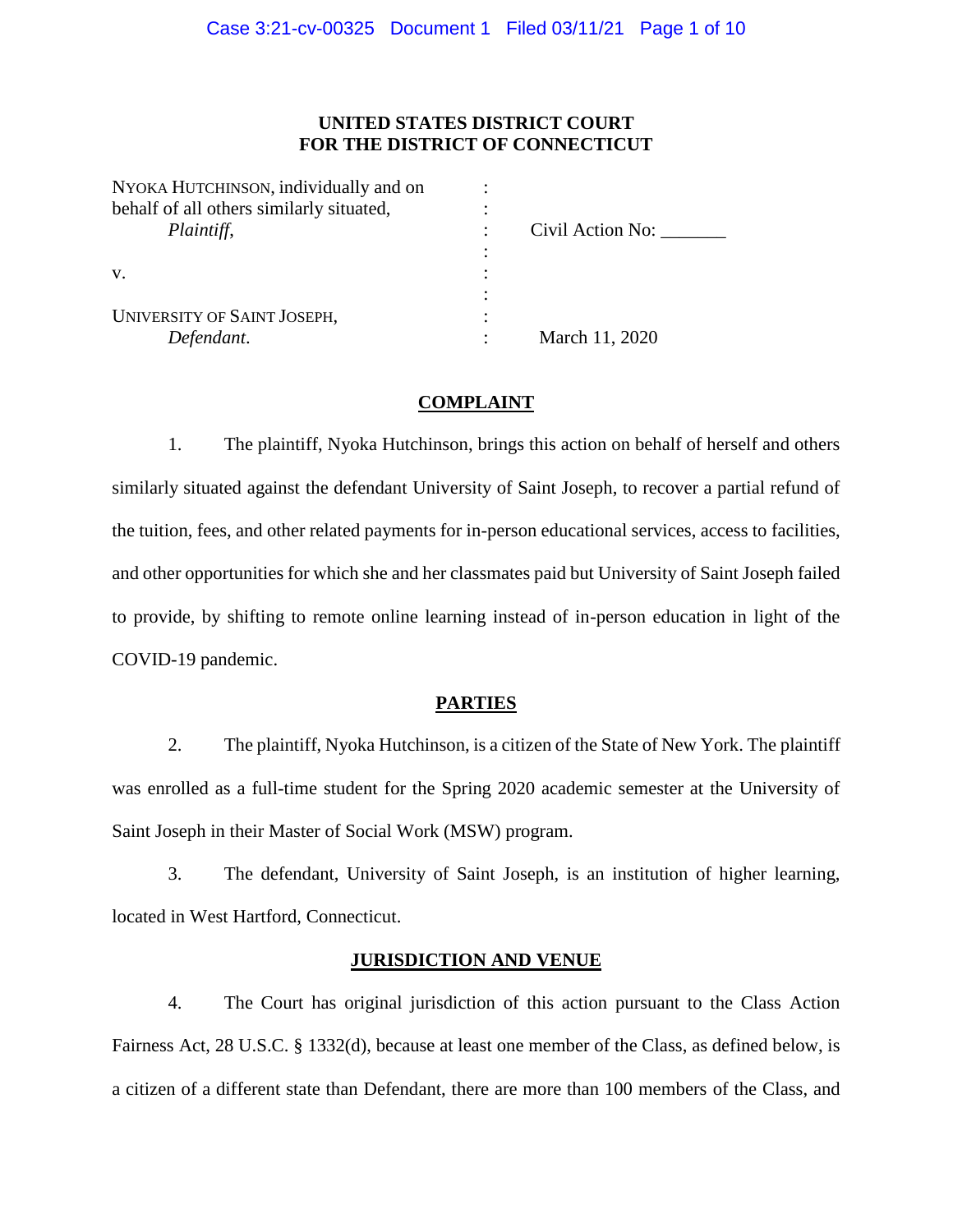#### Case 3:21-cv-00325 Document 1 Filed 03/11/21 Page 2 of 10

the aggregate amount in controversy exceeds five million dollars (\$5,000,000.00), exclusive of interest and costs.

5. Venue is proper in this Court pursuant to 28 U.S.C. § 1391 because the University of Saint Joseph is headquartered in this district and the events at issue in this action occurred in this district.

## **GENERAL ALLEGATIONS**

6. On March 17, 2020, the University of Saint Joseph announced that, starting Monday, March 23, all instruction offered by the university would be done remotely online.

7. Plaintiff does not dispute that the University of Saint Joseph's decision to cease inperson instruction was warranted. Plaintiff asks merely to be refunded the money she spent for services that were not provided.

8. For the Spring 2020 semester, plaintiff and all others similarly situated paid thousands of dollars for tuition alone.

9. Though the University of Saint Joseph could no longer provide the classroom, direct faculty instruction, and campus experience after it shuttered its campus in March, the University of Saint Joseph still demanded that students, such as the plaintiff, pay the full tuition price.

10. By failing to apportion the burden of the pandemic equitably or consistent with its contractual or educational obligations, the University of Saint Joseph's violated public policy, harmed students as consumers of higher education, and acted unfairly.

11. Remote learning options cannot replace the comprehensive educational experience. Access to facilities, materials, laboratories, faculty, student collaboration, and the opportunity for on-campus living, school events, dialogue, feedback and critique are essential to the educational experience.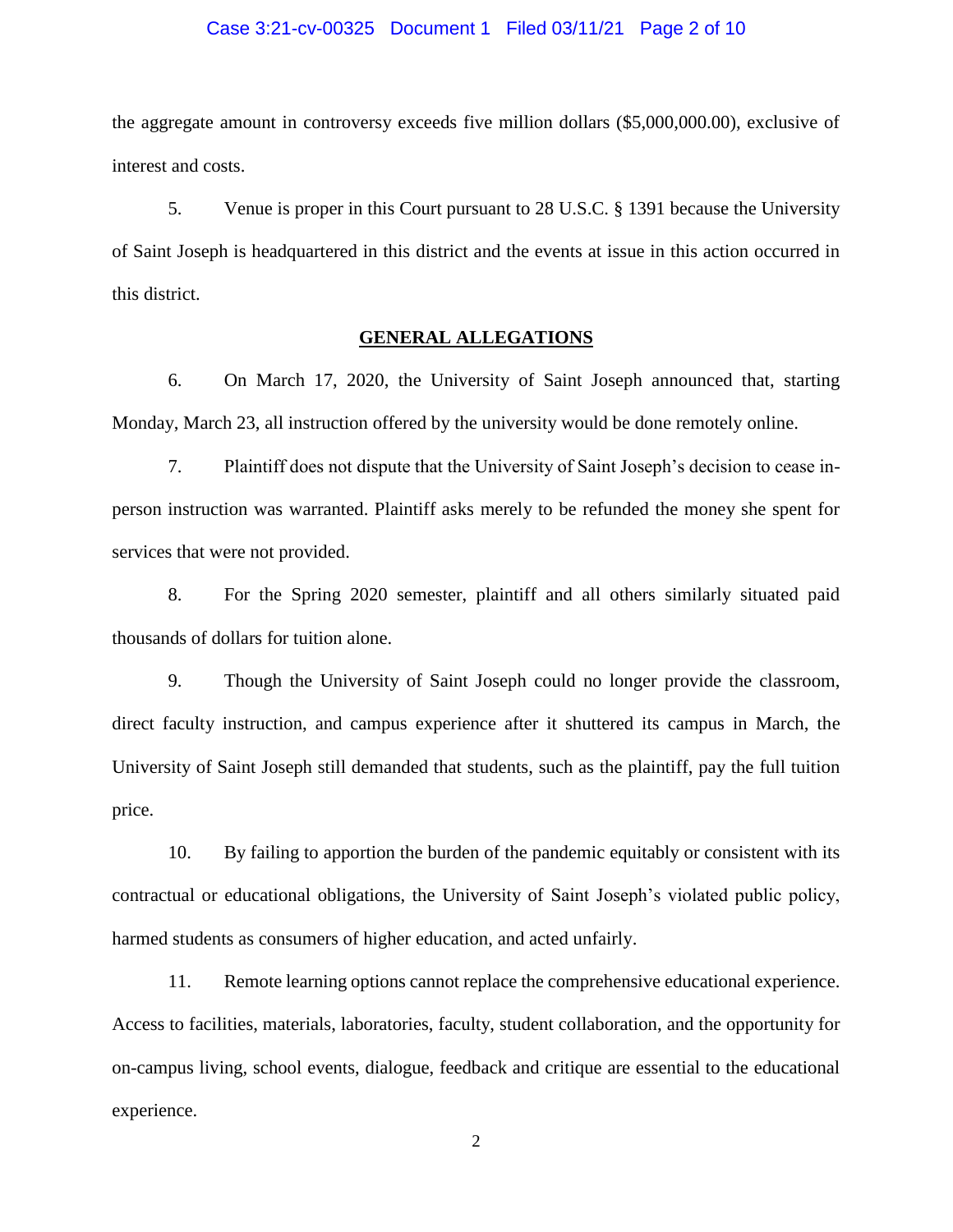### Case 3:21-cv-00325 Document 1 Filed 03/11/21 Page 3 of 10

12. The University of Saint Joseph generally charged less for online-only education prior to the pandemic.

13. The University of Saint Joseph received more than \$636,950 in federal COVID-19 relief funding under the CARES Act authorized by Congress and signed into law by the president on March 27, 2020.

14. The plaintiff and class members contracted and paid for an education, not course credits. They paid for the full education and experience of life on the University of Saint Joseph's campus. Remote learning online could only provide a fraction of the same value of education and experience.

15. As a result, the University of Saint Joseph has financially damaged the plaintiff and all class members. She brings this suit because the plaintiff and the class did not receive the full value of the services for which they paid. They lost the benefit of the bargain and suffered out of pocket loss. They are entitled to recover compensatory damages.

16. The plaintiff seeks for herself and the class a return of a prorated portion of the tuition, fees and other related costs, proportionate to the diminished value of online classes and the amount of time in the Spring 2020 and following semesters when the University of Saint Joseph ceased in-person classes, campus services and access to campus facilities, continuing through to such time as the University of Saint Joseph fully reinstates in-person classes.

17. The plaintiff and class members entered into express or implied contracts with the University of Saint Joseph whereby, in exchange for the payment of tuition, fees, and other related costs, the University of Saint Joseph would provide an agreed-upon number of classes through inperson instruction (as it had historically provided) and access to physical resources and school facilities such as libraries, laboratories, and classrooms.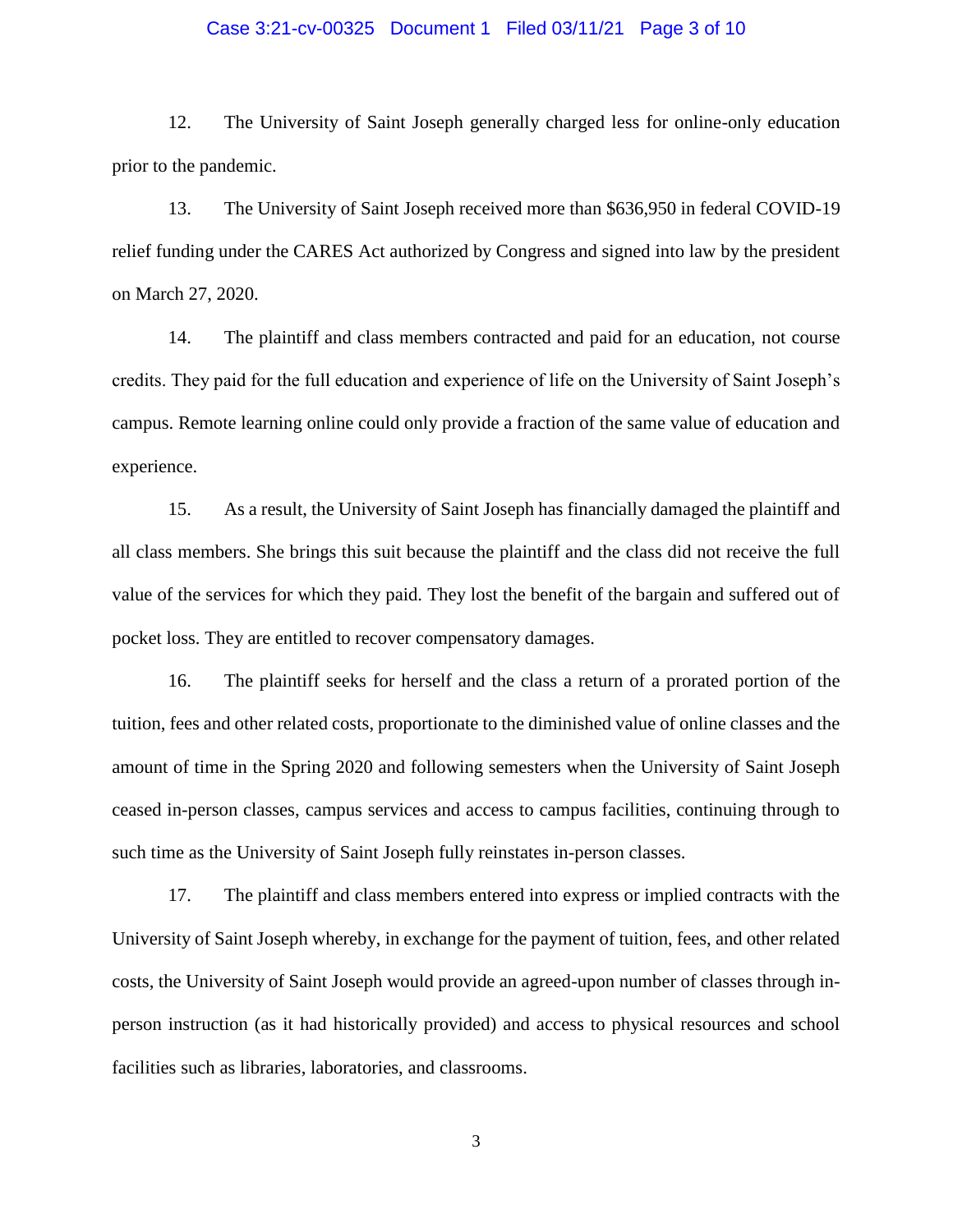### Case 3:21-cv-00325 Document 1 Filed 03/11/21 Page 4 of 10

18. For each class taken, the University of Saint Joseph promised to provide the education specified in the course listings and course syllabi, including the time and physical location of the in-person instruction.

19. The University of Saint Joseph held out in-person campus living and instruction as an essential part of the education it provides to students. In its Student Handbook, the University of Saint Joseph promised that "[l]iving on campus at the University of Saint Joseph enriches your university experience and provides you a home away from home. Resident students develop strong friendships, have extensive leadership opportunities, participate in activities on the evenings and weekends, and have access to the support needed to achieve their academic goals."

20. The plaintiff and class members accepted the University of Saint Joseph's offer and paid the University of Saint Joseph the amounts it requested for tuition and fees.

21. The plaintiff and class members substantially performed their contractual obligations. The University of Saint Joseph did not.

22. As a result of the closure of the University of Saint Joseph's campuses and facilities, the University of Saint Joseph has failed to deliver the educational services, facilities, access and/or opportunities for which the plaintiff and the class members contracted and paid, either directly or through a third-party on their behalf.

23. On August 31, 2020, the University of Saint Joseph announced that it would be adopting what it called a "HyFlex approach" for the Fall 2020 semester. Although the policy stated that students could choose between in-person and remote learning, in fact most course offerings had been moved to remote-only online learning, and students were not given enough time to make alternative arrangements, such as applying to another school.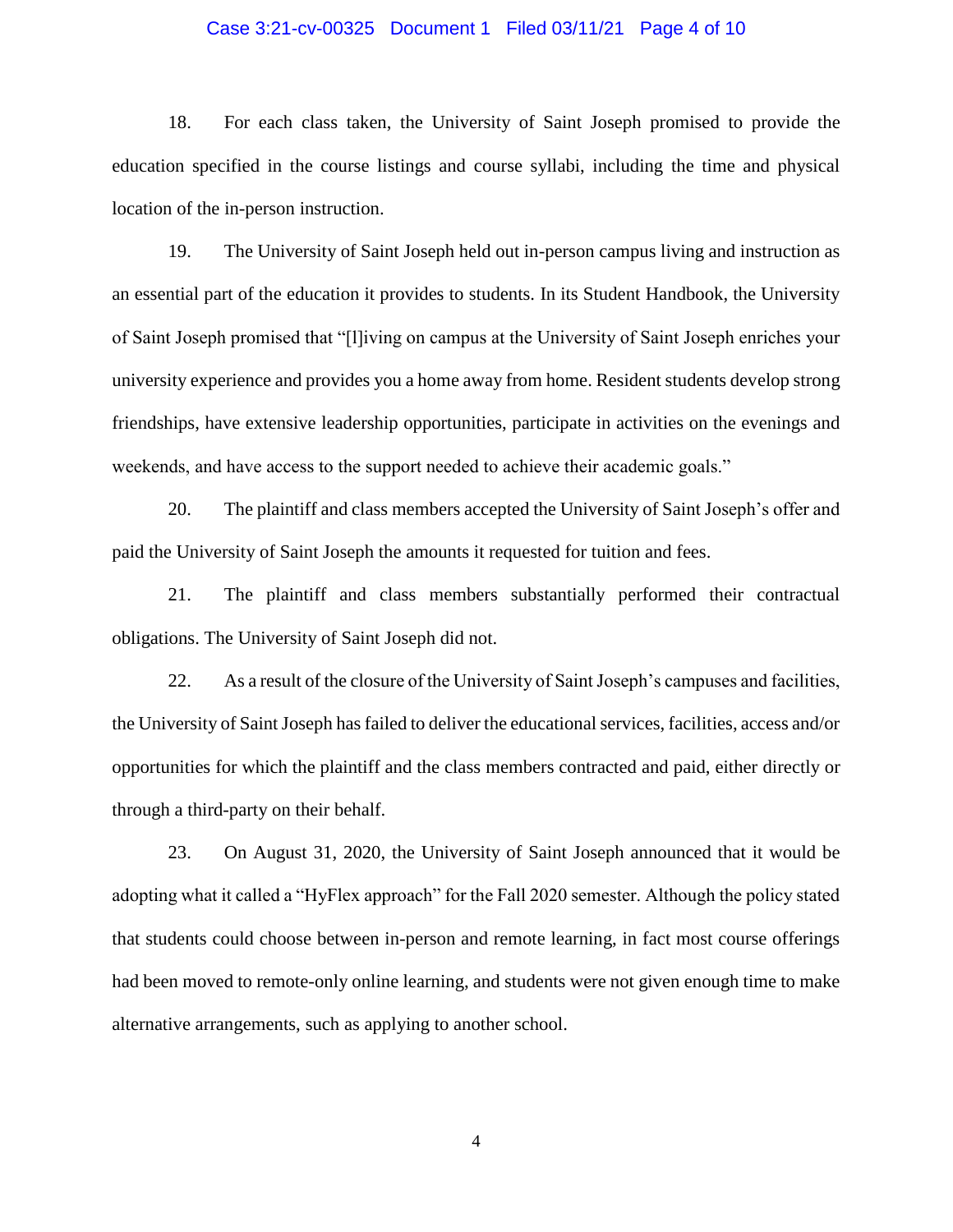## Case 3:21-cv-00325 Document 1 Filed 03/11/21 Page 5 of 10

24. Though the plaintiff and class members continue to pay full tuition to the University of Saint Joseph, the University of Saint Joseph has ceased to provide the in-person education it promised, failing to uphold its end of the agreements.

25. Academic studies have found that online courses do less to promote academic success than do in-person courses.

26. The University of Saint Joseph's move to online-only classes deprived students of the opportunity to benefit from a wide variety of academic and student events, on-campus entertainment, facilities, and programs, which were a considerable part of the value that the plaintiffs were attempting to realize in paying for their tuition and associated fees.

27. The significance of in-person learning and interaction with faculty as the lifeblood of the academic experience was given emphasis in the University of Saint Joseph's marketing materials that enticed the plaintiff and class members to enroll there.

28. In-person education is worth more than online education.

29. Through this lawsuit the plaintiff seeks, for herself and the class, the University of Saint Joseph's disgorgement of the prorated portion of tuition and fees, proportionate to the amount of time that remained in the Spring 2020 semester when classes moved online and campus services ceased being provided, accounting for the diminished value of online learning, as well as for each subsequent semester, proportionate to the amount of in-person learning opportunities that were no longer available in the subsequent semesters.

#### **CLASS ACTION ALLEGATIONS**

30. The plaintiff seeks to represent a class defined as:

**Any person who paid or caused to be paid tuition and/or fees to attend the University of Saint Joseph when classes and/or coursework were limited in whole or in part to online attendance as a result of or in connection with COVID-19.**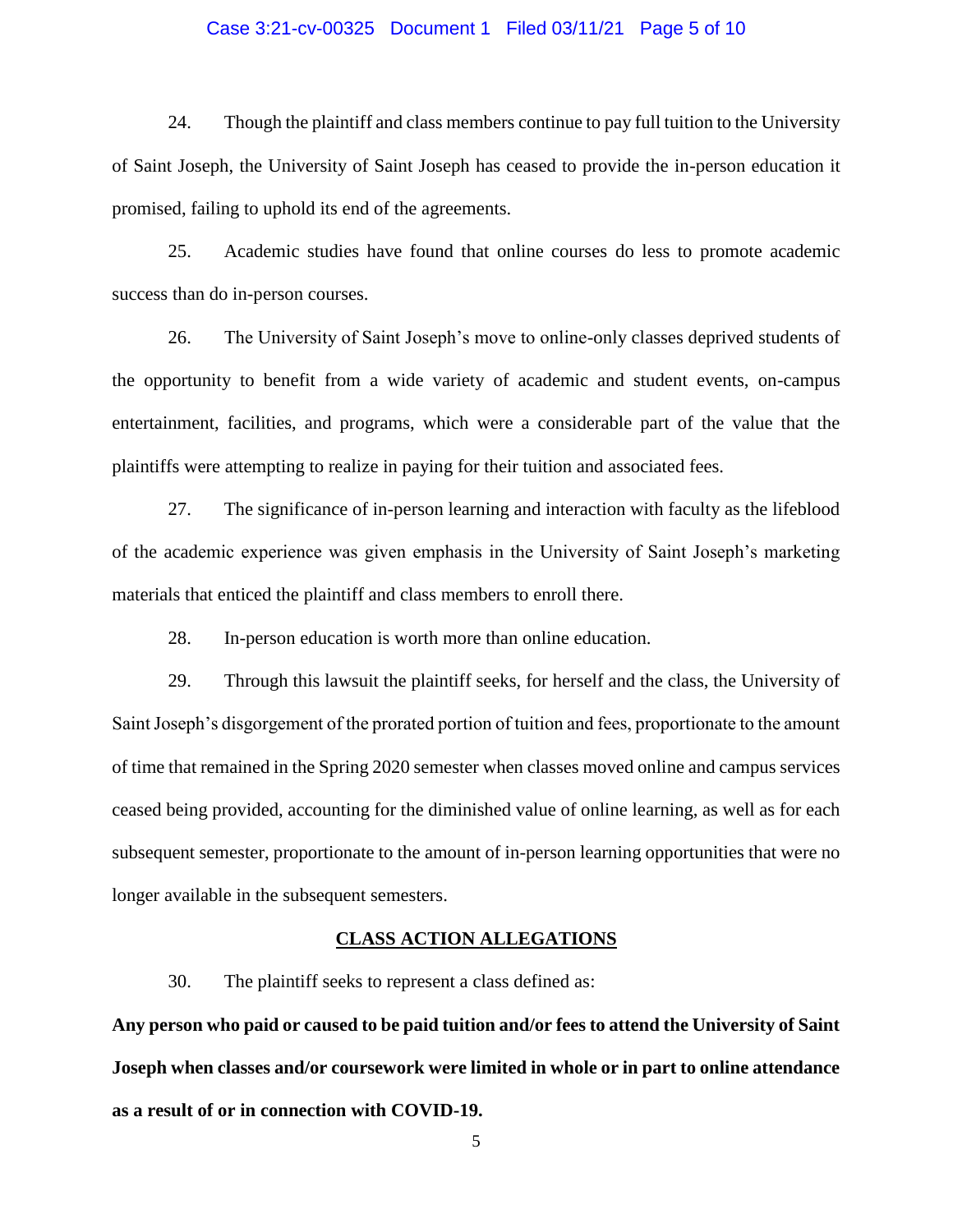### Case 3:21-cv-00325 Document 1 Filed 03/11/21 Page 6 of 10

31. The class members are greater than 1,000 in number and are therefore so numerous that joinder is impracticable.

32. The number and identity of the class members is ascertainable through the defendant's own records.

33. Common questions of law and fact exist and in fact predominate over any questions affecting only individual class members such that class certification is appropriate. The common issues include:

- a. Whether the University of Saint Joseph accepted money in exchange for a promise to provide services;
- b. Whether the University of Saint Joseph provided the services for which the class members contracted;
- c. Whether class members are entitled to a refund for that portion of the tuition and fees that was contracted for services that the University of Saint Joseph did not provide;
- d. Whether the University of Saint Joseph is liable to the plaintiff and the class for unjust enrichment.

34. The plaintiff's claims are typical of the claims of the other members of the class in that class members are similarly situated and irreparably injured through the defendant's wrongful conduct as set forth herein.

35. The plaintiff will fairly and adequately protect the interests of the class because she has retained counsel highly experienced in complex class action litigation, and the plaintiff intends to vigorously prosecute this action on behalf of the class and has no interests antagonistic to the class.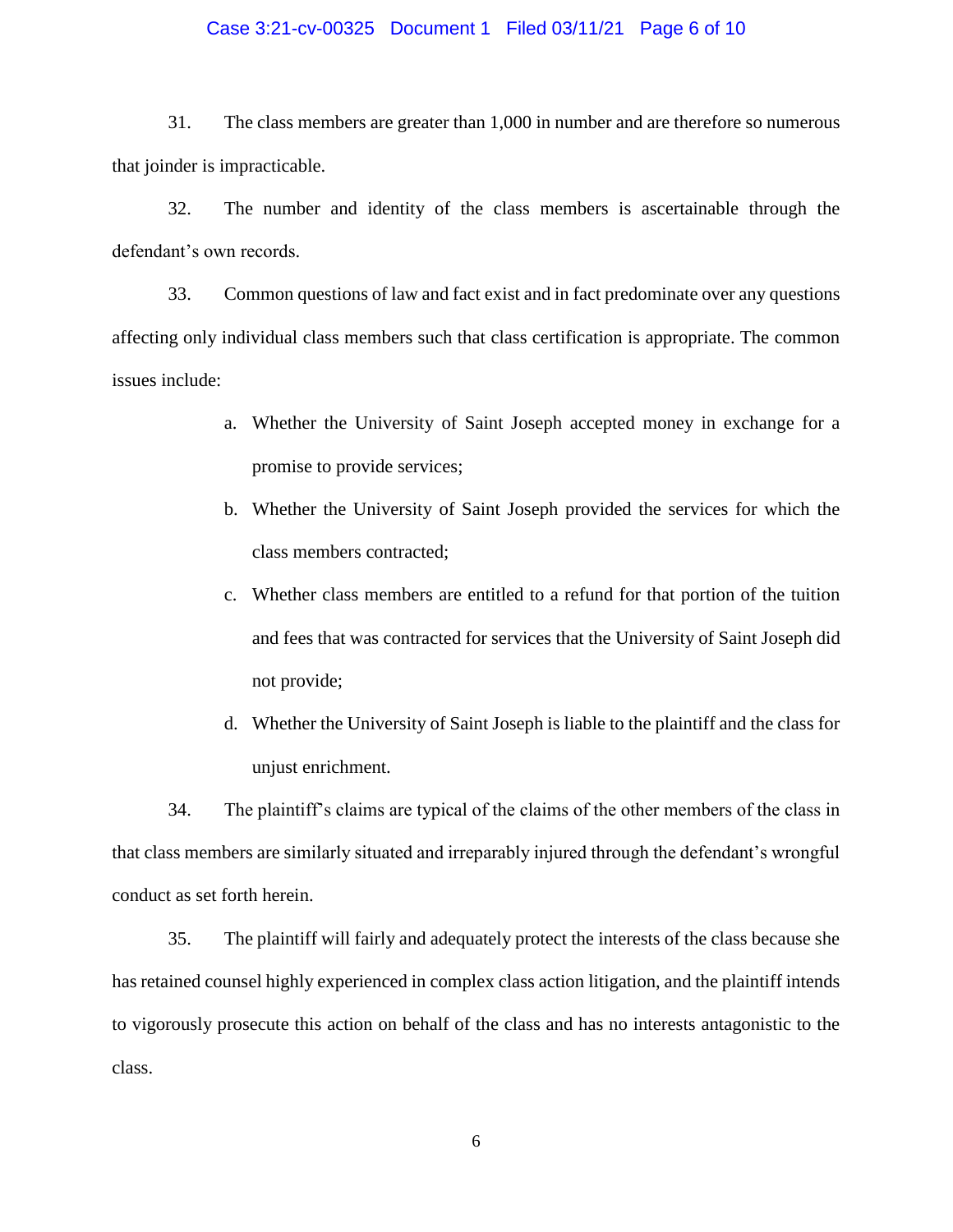#### Case 3:21-cv-00325 Document 1 Filed 03/11/21 Page 7 of 10

36. A class action is superior to all other available means for the fair and efficient adjudication of this controversy. The damages of individual class members are relatively small compared to the burden and expense of individual litigation of the claims of class members and it would be virtually impossible to obtain effective redress without the mechanism of the class action. Moreover, the class action mechanism offers economies of scale that will conserve judicial resources.

#### **COUNT ONE – BREACH OF CONTRACT**

37. The plaintiff restates the allegations above as if fully set forth here.

38. Plaintiff brings this claim individually and on behalf of the class.

39. Through their payment of tuition and fees, the plaintiff and class members entered into a binding contract with the University of Saint Joseph.

40. As part of the contract and in exchange for the consideration of tuition and fees, the University of Saint Joseph promised to provide certain services, including in-person education services, in-person instruction, and access to its campus, for the full duration of the Spring 2020 semester, and continuing into the 2020-2021 academic year.

41. The plaintiff and the class members fulfilled their end of the bargain when they paid monies due for tuition, fees and expenses.

42. The University of Saint Joseph has failed to provide the contracted-for services and has otherwise not performed under the contract as set forth above. The University of Saint Joseph has retained monies paid by the plaintiff and the class members and has failed to issue tuition adjustments or reimbursements or refunds.

43. The plaintiff and class members have suffered damages as a direct and proximate result of the University of Saint Joseph's breach including deprivation of the education, experience, and services they were promised and for which they have paid.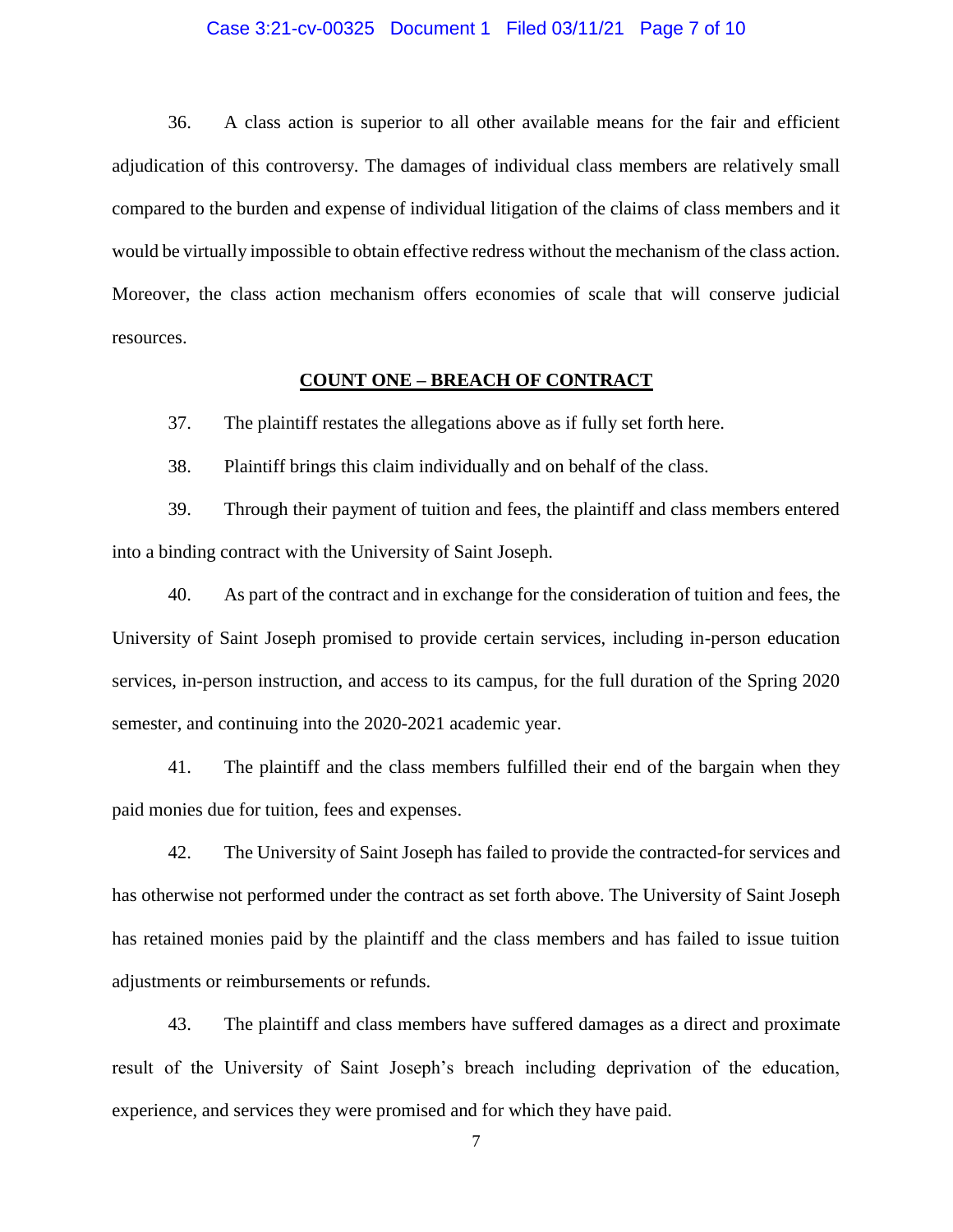#### Case 3:21-cv-00325 Document 1 Filed 03/11/21 Page 8 of 10

44. As a direct and proximate result of the University of Saint Joseph's breach, the plaintiff and the class members are entitled to damages to be decided by the trier of fact in this action to include the reimbursement of certain tuition, fees, and other expenses that were collected by the University of Saint Joseph for services that the University of Saint Joseph failed to deliver.

### **COUNT TWO – UNJUST ENRICHMENT**

45. The plaintiff restates the allegations above as if fully set forth here.

46. Plaintiff brings this claim individually and on behalf of the class.

47. The plaintiff and members of the class conferred a benefit on the University of Saint Joseph in the form of money paid for tuition, fees and expenses in exchange for certain services and promises.

48. The tuition was intended to cover in-person educational services for the academic semester.

49. The University of Saint Joseph benefited, voluntarily accepting and retaining the money the plaintiff and class members paid.

50. The plaintiff and the class members did not pay for course credits. They paid for the services the University of Saint Joseph promised, which they did not receive.

51. The University of Saint Joseph has unfairly and inequitably retained the tuition and fees paid by the plaintiff and class members and failed to provide the services for which the tuition and fees were collected.

52. The online educational services substituted for the in-person education for which the plaintiff and class members paid has substantially lesser value but the University of Saint Joseph has retained full payment.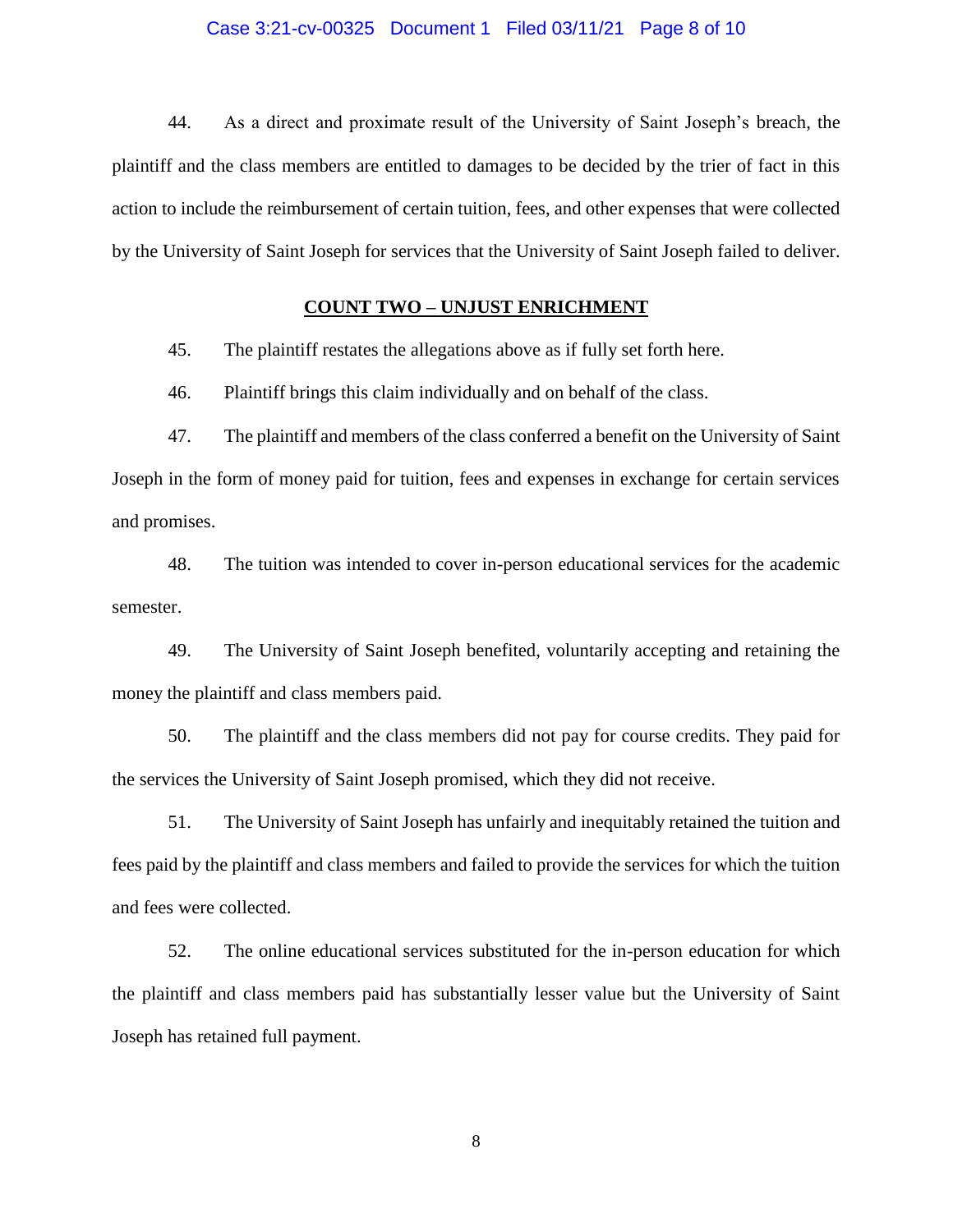#### Case 3:21-cv-00325 Document 1 Filed 03/11/21 Page 9 of 10

53. It would be unjust and inequitable for the University of Saint Joseph to retain benefits in excess of the services it provided and the University of Saint Joseph should therefore be required in equity to disgorge any tuition and fees and related expenses that exceed the value of online education it provided.

# **COUNT THREE – VIOLATION OF CUTPA (Conn. Gen. Stat. Sec. 42-110a** *et seq***.)**

54. The plaintiff restates the allegations above as if fully set forth here.

55. Plaintiff brings this claim individually and on behalf of the class.

56. The University of Saint Joseph is a person in the conduct of trade and commerce as defined by Conn. Gen. Stat. Sec. 42-110a, as it sells services.

57. The University of Saint Joseph violated Conn. Gen. Stat. Sec. 42-110b by falsely representing and passing off to the plaintiff and class members that an online education has the same value as in-person education.

58. The University of Saint Joseph intended for the plaintiff and class members to rely on its misrepresentation as to the quality of its online classes as a substitute for in-person education.

59. The University of Saint Joseph's representations as to the quality and value of its online classes as compared to in-person education had the tendency to mislead.

60. The plaintiff and the class members are accordingly entitled to actual damages, costs, and attorney's fees.

# **PRAYER FOR RELIEF**

WHEREFORE, Plaintiff, individually and on behalf of all others similarly situated, seeks judgment against Defendant as follows:

A. For an order certifying the class under Rule 23 of the Federal Rules of Civil Procedure;